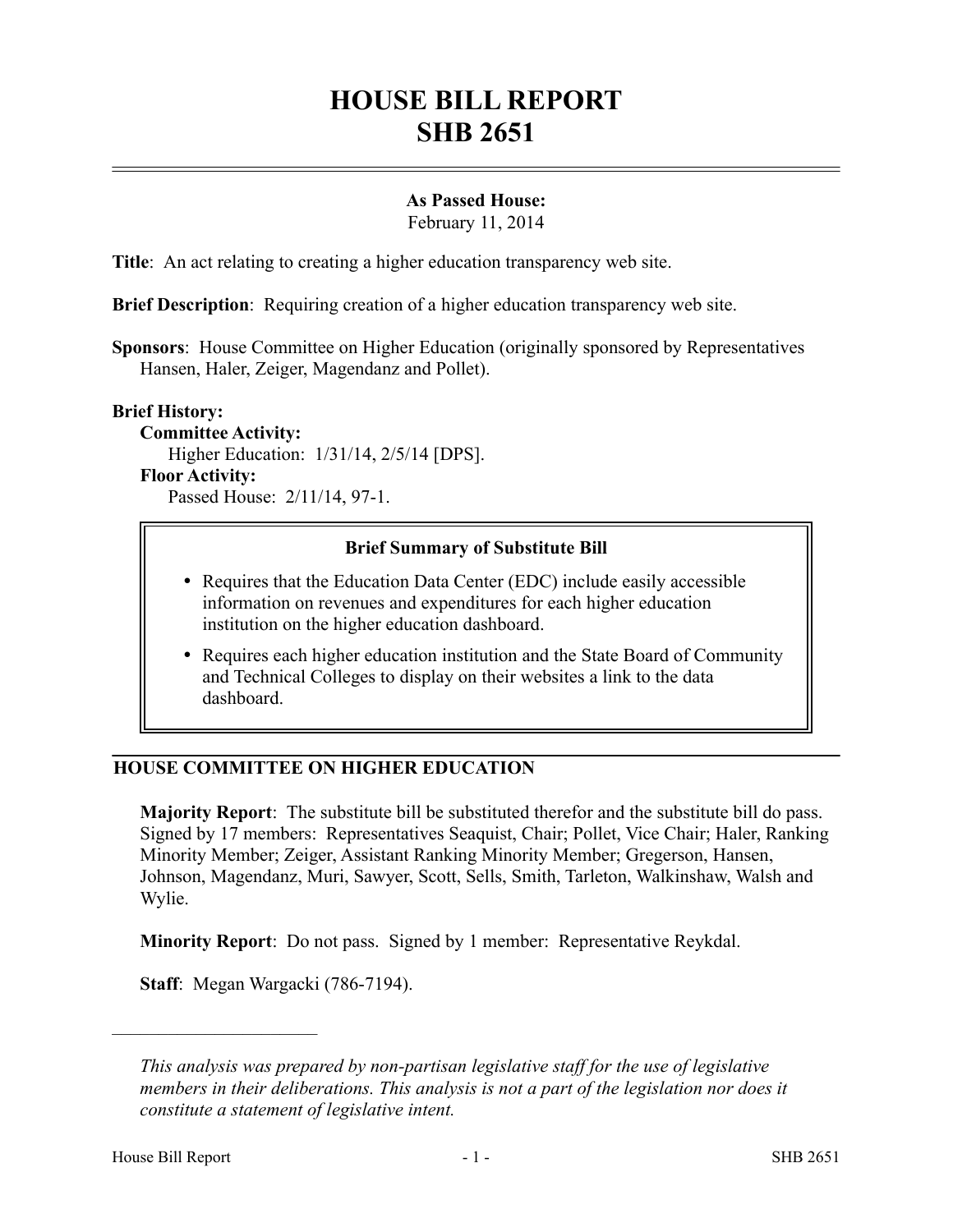# **Background**:

The Joint Legislative Audit and Review Committee created a report in 2010 called Transparency in Higher Education Data (Report). The Report found that the Legislature and others cannot easily examine expenditure and revenue information…[for] the state's fouryear higher education institutions (institutions).

Currently, institutions are required to disclose on their tuition billing statement or websites the total revenue and uses of tuition revenue for the prior year. The governing board of each institution must make public its proposals for tuition and fee increases. The Services and Activities Fees Committee (Committee) at each institution must post the services and activities fees expenditures for the prior year on the institution website, including the amounts expended in all major expenditure categories.

The Education Data Center (EDC), in the Office of Financial Management, conducts analysis of higher education programs and education issues, in general. The EDC maintains an online dashboard that displays information for each four-year institution, such as data on enrollment, progression, gradation and other metrics.

The State Board for Community and Technical Colleges (SBCTC) provides leadership, coordination, and services for the 32 public community and technical colleges.

#### **Summary of Substitute Bill**:

By January 1, 2015, the EDC must include easily accessible information on revenues and expenditures for each higher education institution on the higher education dashboard.

In maintaining revenue and expenditure information, the EDC must:

- ensure the website is easily accessible;
- ensure data are collected and displayed according to confidentiality and public records laws;
- wherever possible, use data from existing data sources;
- include historical data to allow year-to-year comparisons;
- analyze and display the data in order to communicate the relative size of revenues and expenditures for each institution in an easily accessible and understandable format;
- provide basic enrollment information for each institution for context; and
- update the website each year.

To the extent possible and subject to laws relating to confidentiality, and using existing data sources and system applications, each higher education institution and the SBCTC must prominently display on their institutional web sites a link to the data dashboard of the EDC.

#### **Appropriation**: None.

# **Fiscal Note**: Available.

**Effective Date**: The bill takes effect 90 days after adjournment of the session in which the bill is passed.